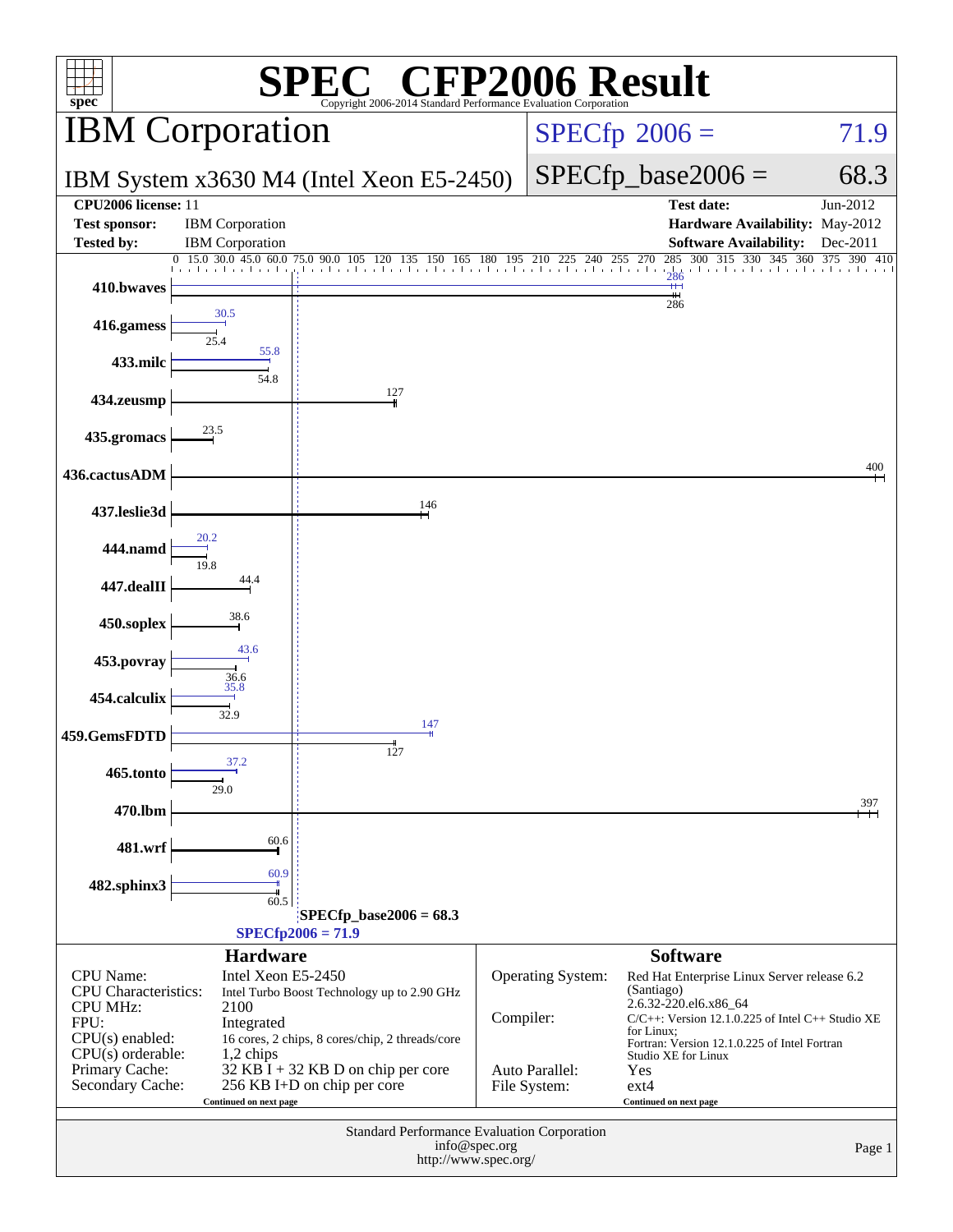

## IBM Corporation

#### $SPECTp2006 = 71.9$

IBM System x3630 M4 (Intel Xeon E5-2450)

 $SPECTp\_base2006 = 68.3$ 

| CPU <sub>2006</sub> license: 11                                            |                                                                                                                                |                                                                                    | <b>Test date:</b>                                          | $Jun-2012$ |
|----------------------------------------------------------------------------|--------------------------------------------------------------------------------------------------------------------------------|------------------------------------------------------------------------------------|------------------------------------------------------------|------------|
| <b>Test sponsor:</b>                                                       | <b>IBM</b> Corporation                                                                                                         | <b>Hardware Availability: May-2012</b>                                             |                                                            |            |
| <b>Tested by:</b>                                                          | <b>IBM</b> Corporation                                                                                                         |                                                                                    | <b>Software Availability:</b>                              | $Dec-2011$ |
| L3 Cache:<br>Other Cache:<br>Memory:<br>Disk Subsystem:<br>Other Hardware: | $20 \text{ MB I+D}$ on chip per chip<br>None<br>96 GB (12 x 8 GB 2Rx4 PC3-12800R-11, ECC)<br>1 x 500 GB SATA, 7200 RPM<br>None | <b>System State:</b><br><b>Base Pointers:</b><br>Peak Pointers:<br>Other Software: | Run level 3 (multi-user)<br>64-bit<br>$32/64$ -bit<br>None |            |

| <b>Results Table</b>                                                                                     |                |                            |                |       |                |       |                |              |                |              |                |              |
|----------------------------------------------------------------------------------------------------------|----------------|----------------------------|----------------|-------|----------------|-------|----------------|--------------|----------------|--------------|----------------|--------------|
|                                                                                                          |                | <b>Peak</b><br><b>Base</b> |                |       |                |       |                |              |                |              |                |              |
| <b>Benchmark</b>                                                                                         | <b>Seconds</b> | Ratio                      | <b>Seconds</b> | Ratio | <b>Seconds</b> | Ratio | <b>Seconds</b> | <b>Ratio</b> | <b>Seconds</b> | <b>Ratio</b> | <b>Seconds</b> | <b>Ratio</b> |
| 410.bwaves                                                                                               | 47.6           | 285                        | 47.0           | 289   | 47.4           | 286   | 46.8           | 290          | 47.4           | 286          | 47.8           | 284          |
| 416.gamess                                                                                               | 776            | 25.2                       | 770            | 25.4  | 772            | 25.4  | 642            | 30.5         | 642            | 30.5         | 643            | 30.5         |
| $433$ .milc                                                                                              | 167            | 54.9                       | 167            | 54.8  | 167            | 54.8  | 164            | 55.8         | 164            | 55.8         | 164            | 55.8         |
| 434.zeusmp                                                                                               | 72.1           | 126                        | 71.7           | 127   | 71.3           | 128   | 72.1           | 126          | 71.7           | 127          | 71.3           | 128          |
| 435.gromacs                                                                                              | 304            | 23.5                       | 304            | 23.5  | 304            | 23.5  | 304            | 23.5         | 304            | 23.5         | 304            | 23.5         |
| 436.cactusADM                                                                                            | 29.9           | 400                        | 29.5           | 405   | 29.9           | 400   | 29.9           | 400          | 29.5           | 405          | 29.9           | 400          |
| 437.leslie3d                                                                                             | 66.3           | 142                        | 64.5           | 146   | 64.5           | 146   | 66.3           | 142          | 64.5           | 146          | 64.5           | 146          |
| 444.namd                                                                                                 | 405            | 19.8                       | 404            | 19.8  | 405            | 19.8  | 398            | 20.2         | 398            | 20.2         | 398            | 20.2         |
| $447$ .dealII                                                                                            | 257            | 44.4                       | 258            | 44.4  | 258            | 44.4  | 257            | 44.4         | 258            | 44.4         | 258            | 44.4         |
| $450$ .soplex                                                                                            | 216            | 38.7                       | 216            | 38.6  | 219            | 38.1  | 216            | 38.7         | 216            | 38.6         | 219            | 38.1         |
| 453.povray                                                                                               | 146            | 36.4                       | 145            | 36.7  | 145            | 36.6  | 122            | 43.5         | 122            | 43.6         | <u>122</u>     | 43.6         |
| $454$ calculix                                                                                           | 250            | 32.9                       | 251            | 32.9  | 251            | 32.9  | 230            | 35.8         | 230            | 35.8         | 231            | 35.7         |
| 459.GemsFDTD                                                                                             | 84.1           | 126                        | 83.3           | 127   | 83.5           | 127   | 72.2           | 147          | 72.2           | 147          | 71.6           | 148          |
| $465$ .tonto                                                                                             | 340            | 29.0                       | 340            | 29.0  | 346            | 28.5  | 269            | 36.5         | 265            | 37.2         | 265            | 37.2         |
| 470.1bm                                                                                                  | 34.2           | 401                        | 35.2           | 390   | 34.6           | 397   | 34.2           | 401          | 35.2           | 390          | 34.6           | 397          |
| 481.wrf                                                                                                  | 186            | 60.1                       | 183            | 60.9  | 184            | 60.6  | 186            | 60.1         | 183            | 60.9         | 184            | 60.6         |
| 482.sphinx3                                                                                              | 327            | 59.6                       | 322            | 60.5  | 321            | 60.8  | 320            | 60.9         | 319            | 61.0         | 325            | 59.9         |
| Results appear in the order in which they were run. Bold underlined text indicates a median measurement. |                |                            |                |       |                |       |                |              |                |              |                |              |

#### **[Operating System Notes](http://www.spec.org/auto/cpu2006/Docs/result-fields.html#OperatingSystemNotes)**

 Stack size set to unlimited using "ulimit -s unlimited" Zone reclaim mode enabled with: echo 1 > /proc/sys/vm/zone\_reclaim\_mode

#### **[Platform Notes](http://www.spec.org/auto/cpu2006/Docs/result-fields.html#PlatformNotes)**

 BIOS setting: Operating Mode set to Maximum Performance Sysinfo program /home/SPECcpu-v1.2/config/sysinfo.rev6800 \$Rev: 6800 \$ \$Date:: 2011-10-11 #\$ 6f2ebdff5032aaa42e583f96b07f99d3 running on x3630m4-rhel62 Thu Jun 28 17:04:07 2012

 This section contains SUT (System Under Test) info as seen by some common utilities. To remove or add to this section, see: Continued on next page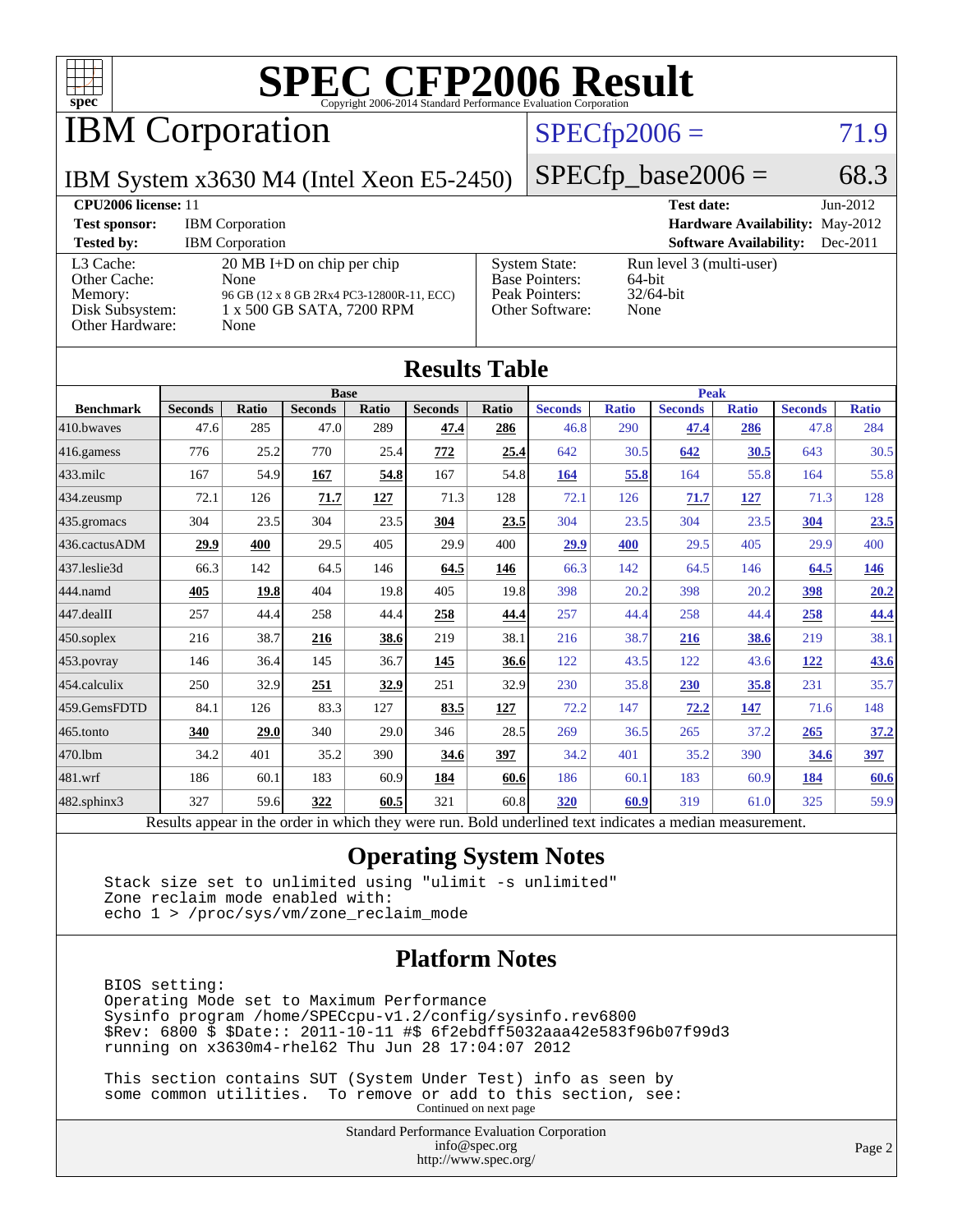

**IBM** Corporation

 $SPECTp2006 = 71.9$ 

IBM System x3630 M4 (Intel Xeon E5-2450)

**[Test sponsor:](http://www.spec.org/auto/cpu2006/Docs/result-fields.html#Testsponsor)** IBM Corporation **[Hardware Availability:](http://www.spec.org/auto/cpu2006/Docs/result-fields.html#HardwareAvailability)** May-2012 **[Tested by:](http://www.spec.org/auto/cpu2006/Docs/result-fields.html#Testedby)** IBM Corporation **[Software Availability:](http://www.spec.org/auto/cpu2006/Docs/result-fields.html#SoftwareAvailability)** Dec-2011

**[CPU2006 license:](http://www.spec.org/auto/cpu2006/Docs/result-fields.html#CPU2006license)** 11 **[Test date:](http://www.spec.org/auto/cpu2006/Docs/result-fields.html#Testdate)** Jun-2012

 $SPECTp\_base2006 = 68.3$ 

#### **[Platform Notes \(Continued\)](http://www.spec.org/auto/cpu2006/Docs/result-fields.html#PlatformNotes)**

 <http://www.spec.org/cpu2006/Docs/config.html#sysinfo> From /proc/cpuinfo model name : Intel(R) Xeon(R) CPU E5-2450 0 @ 2.10GHz 2 "physical id"s (chips) 32 "processors" cores, siblings (Caution: counting these is hw and system dependent. The following excerpts from /proc/cpuinfo might not be reliable. Use with caution.) cpu cores : 8 siblings : 16 physical 0: cores 0 1 2 3 4 5 6 7 physical 1: cores 0 1 2 3 4 5 6 7 cache size : 20480 KB From /proc/meminfo<br>MemTotal: 99042552 kB HugePages\_Total: 0<br>Hugepagesize: 2048 kB Hugepagesize: /usr/bin/lsb\_release -d Red Hat Enterprise Linux Server release 6.2 (Santiago) From /etc/\*release\* /etc/\*version\* redhat-release: Red Hat Enterprise Linux Server release 6.2 (Santiago) system-release: Red Hat Enterprise Linux Server release 6.2 (Santiago) system-release-cpe: cpe:/o:redhat:enterprise\_linux:6server:ga:server uname -a: Linux x3630m4-rhel62 2.6.32-220.el6.x86\_64 #1 SMP Wed Nov 9 08:03:13 EST 2011 x86\_64 x86\_64 x86\_64 GNU/Linux run-level 3 Jun 26 12:38 SPEC is set to: /home/SPECcpu-v1.2 Filesystem Type Size Used Avail Use% Mounted on  $\frac{1}{\text{dev}}$ /mapper/vg\_x3630m4rhel62-lv\_home<br>ext4 383G 65G 29 65G 299G 18% / home Additional information from dmidecode: Memory: 12x Samsung M393B1K70DH0-CK0 8 GB 1600 MHz 2 rank (End of data from sysinfo program)

#### **[General Notes](http://www.spec.org/auto/cpu2006/Docs/result-fields.html#GeneralNotes)**

Environment variables set by runspec before the start of the run: KMP\_AFFINITY = "granularity=fine,compact,1,0" LD\_LIBRARY\_PATH = "/home/SPECcpu-v1.2/libs/32:/home/SPECcpu-v1.2/libs/64" OMP\_NUM\_THREADS = "16"

Continued on next page

Standard Performance Evaluation Corporation [info@spec.org](mailto:info@spec.org) <http://www.spec.org/>

Page 3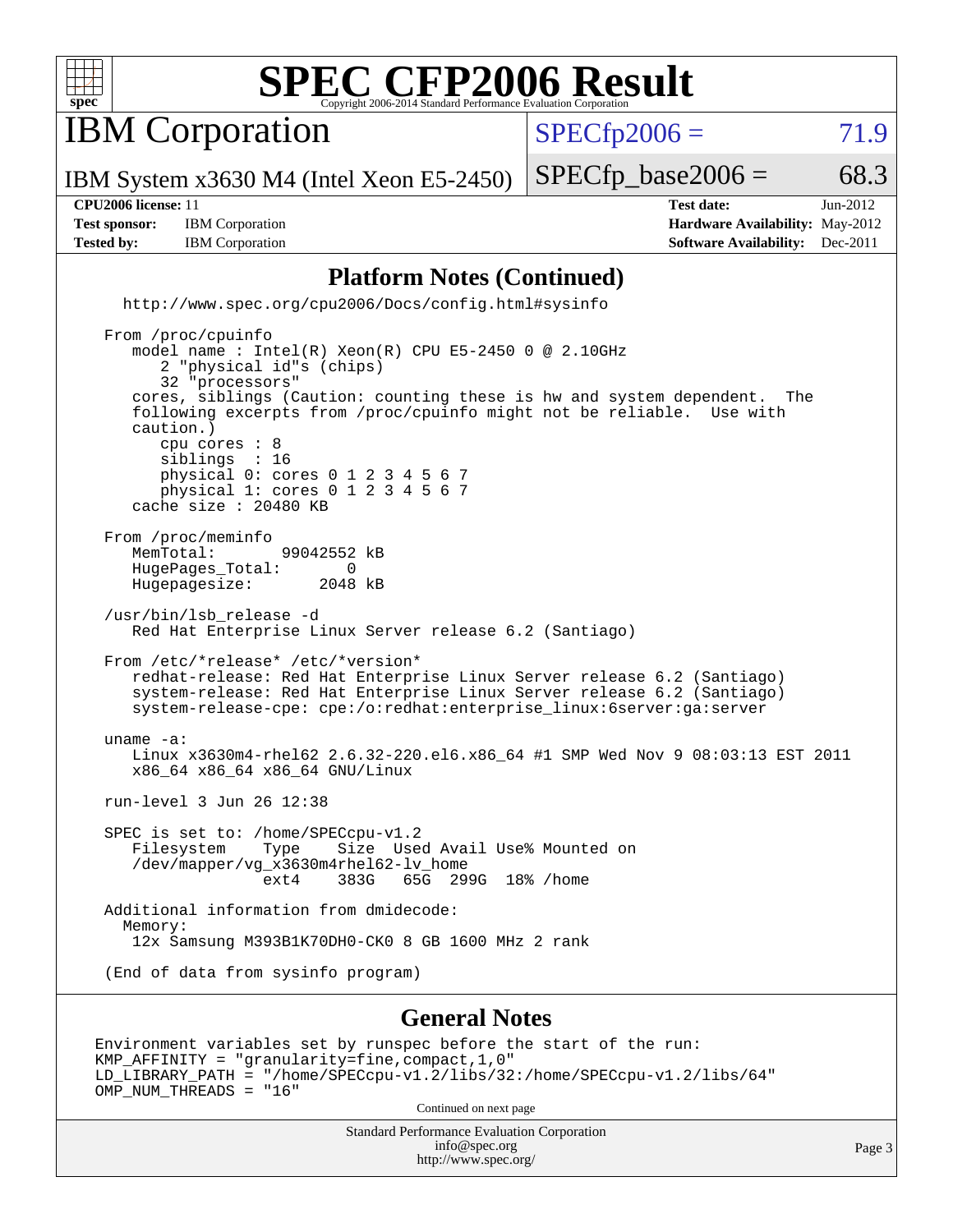

## IBM Corporation

 $SPECTp2006 = 71.9$ 

IBM System x3630 M4 (Intel Xeon E5-2450)

**[Test sponsor:](http://www.spec.org/auto/cpu2006/Docs/result-fields.html#Testsponsor)** IBM Corporation **[Hardware Availability:](http://www.spec.org/auto/cpu2006/Docs/result-fields.html#HardwareAvailability)** May-2012 **[Tested by:](http://www.spec.org/auto/cpu2006/Docs/result-fields.html#Testedby)** IBM Corporation **[Software Availability:](http://www.spec.org/auto/cpu2006/Docs/result-fields.html#SoftwareAvailability)** Dec-2011

 $SPECTp\_base2006 = 68.3$ **[CPU2006 license:](http://www.spec.org/auto/cpu2006/Docs/result-fields.html#CPU2006license)** 11 **[Test date:](http://www.spec.org/auto/cpu2006/Docs/result-fields.html#Testdate)** Jun-2012

#### **[General Notes \(Continued\)](http://www.spec.org/auto/cpu2006/Docs/result-fields.html#GeneralNotes)**

 Binaries compiled on a system with 1x Core i7-860 CPU + 8GB memory using RHEL5.5 Transparent Huge Pages enabled with: echo always > /sys/kernel/mm/redhat\_transparent\_hugepage/enabled

**[Base Compiler Invocation](http://www.spec.org/auto/cpu2006/Docs/result-fields.html#BaseCompilerInvocation)**

[C benchmarks](http://www.spec.org/auto/cpu2006/Docs/result-fields.html#Cbenchmarks):  $-m64$ 

[C++ benchmarks:](http://www.spec.org/auto/cpu2006/Docs/result-fields.html#CXXbenchmarks) [icpc -m64](http://www.spec.org/cpu2006/results/res2012q3/cpu2006-20120710-23562.flags.html#user_CXXbase_intel_icpc_64bit_bedb90c1146cab66620883ef4f41a67e)

[Fortran benchmarks](http://www.spec.org/auto/cpu2006/Docs/result-fields.html#Fortranbenchmarks): [ifort -m64](http://www.spec.org/cpu2006/results/res2012q3/cpu2006-20120710-23562.flags.html#user_FCbase_intel_ifort_64bit_ee9d0fb25645d0210d97eb0527dcc06e)

[Benchmarks using both Fortran and C](http://www.spec.org/auto/cpu2006/Docs/result-fields.html#BenchmarksusingbothFortranandC): [icc -m64](http://www.spec.org/cpu2006/results/res2012q3/cpu2006-20120710-23562.flags.html#user_CC_FCbase_intel_icc_64bit_0b7121f5ab7cfabee23d88897260401c) [ifort -m64](http://www.spec.org/cpu2006/results/res2012q3/cpu2006-20120710-23562.flags.html#user_CC_FCbase_intel_ifort_64bit_ee9d0fb25645d0210d97eb0527dcc06e)

#### **[Base Portability Flags](http://www.spec.org/auto/cpu2006/Docs/result-fields.html#BasePortabilityFlags)**

| 410.bwaves: -DSPEC CPU LP64                 |                                                                |
|---------------------------------------------|----------------------------------------------------------------|
| 416.gamess: -DSPEC_CPU_LP64                 |                                                                |
| 433.milc: -DSPEC CPU LP64                   |                                                                |
| 434.zeusmp: -DSPEC_CPU_LP64                 |                                                                |
| 435.gromacs: -DSPEC_CPU_LP64 -nofor_main    |                                                                |
| 436.cactusADM: -DSPEC CPU LP64 -nofor main  |                                                                |
| 437.leslie3d: -DSPEC CPU LP64               |                                                                |
| 444.namd: -DSPEC CPU LP64                   |                                                                |
| 447.dealII: -DSPEC CPU LP64                 |                                                                |
| 450.soplex: -DSPEC_CPU_LP64                 |                                                                |
| 453.povray: -DSPEC_CPU_LP64                 |                                                                |
| 454.calculix: - DSPEC CPU LP64 - nofor main |                                                                |
| 459.GemsFDTD: -DSPEC CPU LP64               |                                                                |
| 465.tonto: -DSPEC_CPU LP64                  |                                                                |
| 470.1bm: - DSPEC CPU LP64                   |                                                                |
|                                             | 481.wrf: -DSPEC CPU_LP64 -DSPEC_CPU_CASE_FLAG -DSPEC_CPU_LINUX |
| 482.sphinx3: -DSPEC_CPU_LP64                |                                                                |

### **[Base Optimization Flags](http://www.spec.org/auto/cpu2006/Docs/result-fields.html#BaseOptimizationFlags)**

[C benchmarks](http://www.spec.org/auto/cpu2006/Docs/result-fields.html#Cbenchmarks):

[-xAVX](http://www.spec.org/cpu2006/results/res2012q3/cpu2006-20120710-23562.flags.html#user_CCbase_f-xAVX) [-ipo](http://www.spec.org/cpu2006/results/res2012q3/cpu2006-20120710-23562.flags.html#user_CCbase_f-ipo) [-O3](http://www.spec.org/cpu2006/results/res2012q3/cpu2006-20120710-23562.flags.html#user_CCbase_f-O3) [-no-prec-div](http://www.spec.org/cpu2006/results/res2012q3/cpu2006-20120710-23562.flags.html#user_CCbase_f-no-prec-div) [-static](http://www.spec.org/cpu2006/results/res2012q3/cpu2006-20120710-23562.flags.html#user_CCbase_f-static) [-parallel](http://www.spec.org/cpu2006/results/res2012q3/cpu2006-20120710-23562.flags.html#user_CCbase_f-parallel) [-opt-prefetch](http://www.spec.org/cpu2006/results/res2012q3/cpu2006-20120710-23562.flags.html#user_CCbase_f-opt-prefetch) [-ansi-alias](http://www.spec.org/cpu2006/results/res2012q3/cpu2006-20120710-23562.flags.html#user_CCbase_f-ansi-alias)

Continued on next page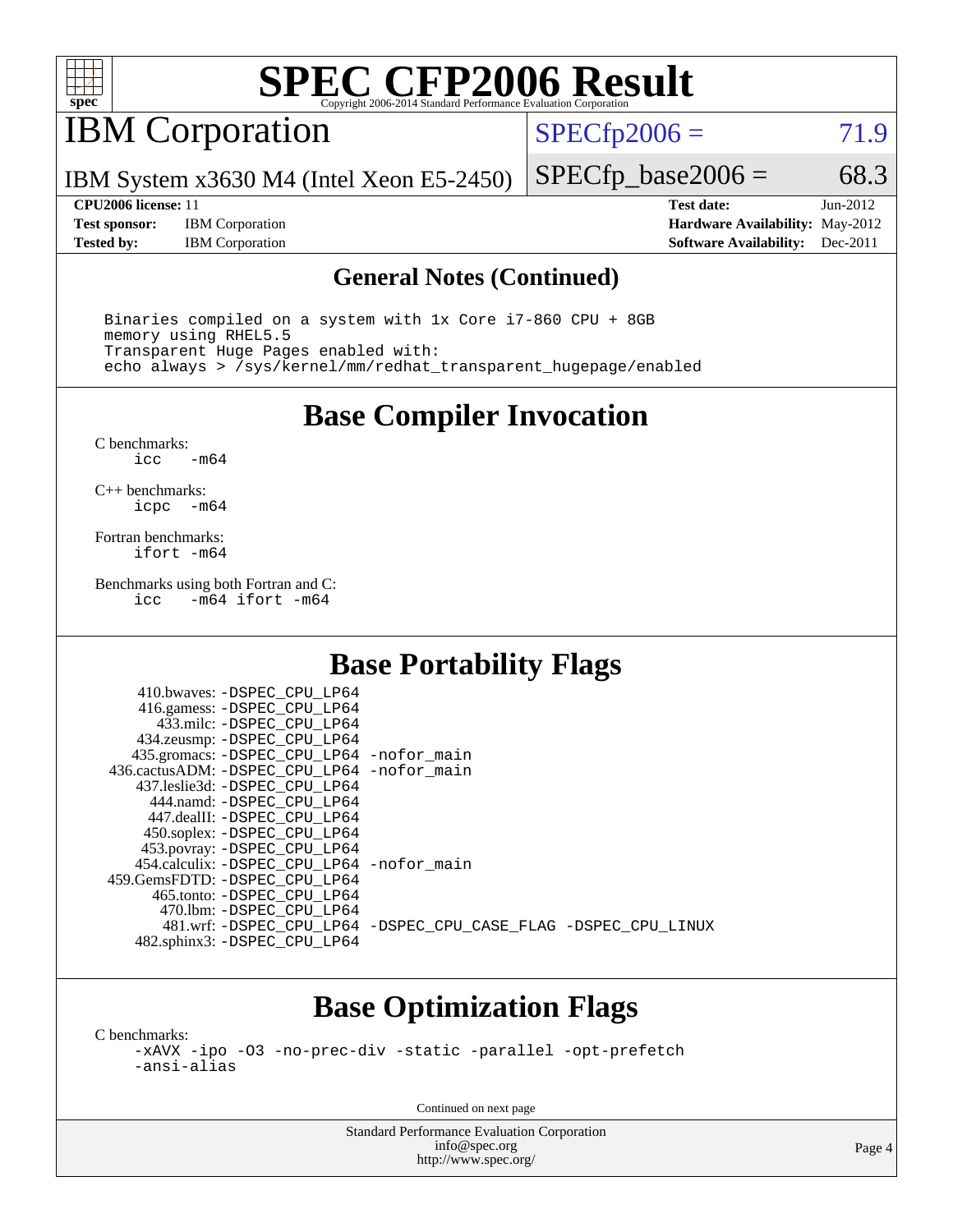

**IBM** Corporation

 $SPECTp2006 = 71.9$ 

IBM System x3630 M4 (Intel Xeon E5-2450)

**[Tested by:](http://www.spec.org/auto/cpu2006/Docs/result-fields.html#Testedby)** IBM Corporation **[Software Availability:](http://www.spec.org/auto/cpu2006/Docs/result-fields.html#SoftwareAvailability)** Dec-2011

 $SPECTp\_base2006 = 68.3$ **[CPU2006 license:](http://www.spec.org/auto/cpu2006/Docs/result-fields.html#CPU2006license)** 11 **[Test date:](http://www.spec.org/auto/cpu2006/Docs/result-fields.html#Testdate)** Jun-2012 **[Test sponsor:](http://www.spec.org/auto/cpu2006/Docs/result-fields.html#Testsponsor)** IBM Corporation **[Hardware Availability:](http://www.spec.org/auto/cpu2006/Docs/result-fields.html#HardwareAvailability)** May-2012

### **[Base Optimization Flags \(Continued\)](http://www.spec.org/auto/cpu2006/Docs/result-fields.html#BaseOptimizationFlags)**

[C++ benchmarks:](http://www.spec.org/auto/cpu2006/Docs/result-fields.html#CXXbenchmarks) [-xAVX](http://www.spec.org/cpu2006/results/res2012q3/cpu2006-20120710-23562.flags.html#user_CXXbase_f-xAVX) [-ipo](http://www.spec.org/cpu2006/results/res2012q3/cpu2006-20120710-23562.flags.html#user_CXXbase_f-ipo) [-O3](http://www.spec.org/cpu2006/results/res2012q3/cpu2006-20120710-23562.flags.html#user_CXXbase_f-O3) [-no-prec-div](http://www.spec.org/cpu2006/results/res2012q3/cpu2006-20120710-23562.flags.html#user_CXXbase_f-no-prec-div) [-static](http://www.spec.org/cpu2006/results/res2012q3/cpu2006-20120710-23562.flags.html#user_CXXbase_f-static) [-opt-prefetch](http://www.spec.org/cpu2006/results/res2012q3/cpu2006-20120710-23562.flags.html#user_CXXbase_f-opt-prefetch) [-ansi-alias](http://www.spec.org/cpu2006/results/res2012q3/cpu2006-20120710-23562.flags.html#user_CXXbase_f-ansi-alias) [Fortran benchmarks](http://www.spec.org/auto/cpu2006/Docs/result-fields.html#Fortranbenchmarks): [-xAVX](http://www.spec.org/cpu2006/results/res2012q3/cpu2006-20120710-23562.flags.html#user_FCbase_f-xAVX) [-ipo](http://www.spec.org/cpu2006/results/res2012q3/cpu2006-20120710-23562.flags.html#user_FCbase_f-ipo) [-O3](http://www.spec.org/cpu2006/results/res2012q3/cpu2006-20120710-23562.flags.html#user_FCbase_f-O3) [-no-prec-div](http://www.spec.org/cpu2006/results/res2012q3/cpu2006-20120710-23562.flags.html#user_FCbase_f-no-prec-div) [-static](http://www.spec.org/cpu2006/results/res2012q3/cpu2006-20120710-23562.flags.html#user_FCbase_f-static) [-parallel](http://www.spec.org/cpu2006/results/res2012q3/cpu2006-20120710-23562.flags.html#user_FCbase_f-parallel) [-opt-prefetch](http://www.spec.org/cpu2006/results/res2012q3/cpu2006-20120710-23562.flags.html#user_FCbase_f-opt-prefetch)

[Benchmarks using both Fortran and C](http://www.spec.org/auto/cpu2006/Docs/result-fields.html#BenchmarksusingbothFortranandC): [-xAVX](http://www.spec.org/cpu2006/results/res2012q3/cpu2006-20120710-23562.flags.html#user_CC_FCbase_f-xAVX) [-ipo](http://www.spec.org/cpu2006/results/res2012q3/cpu2006-20120710-23562.flags.html#user_CC_FCbase_f-ipo) [-O3](http://www.spec.org/cpu2006/results/res2012q3/cpu2006-20120710-23562.flags.html#user_CC_FCbase_f-O3) [-no-prec-div](http://www.spec.org/cpu2006/results/res2012q3/cpu2006-20120710-23562.flags.html#user_CC_FCbase_f-no-prec-div) [-static](http://www.spec.org/cpu2006/results/res2012q3/cpu2006-20120710-23562.flags.html#user_CC_FCbase_f-static) [-parallel](http://www.spec.org/cpu2006/results/res2012q3/cpu2006-20120710-23562.flags.html#user_CC_FCbase_f-parallel) [-opt-prefetch](http://www.spec.org/cpu2006/results/res2012q3/cpu2006-20120710-23562.flags.html#user_CC_FCbase_f-opt-prefetch) [-ansi-alias](http://www.spec.org/cpu2006/results/res2012q3/cpu2006-20120710-23562.flags.html#user_CC_FCbase_f-ansi-alias)

### **[Peak Compiler Invocation](http://www.spec.org/auto/cpu2006/Docs/result-fields.html#PeakCompilerInvocation)**

[C benchmarks](http://www.spec.org/auto/cpu2006/Docs/result-fields.html#Cbenchmarks):  $\frac{1}{2}$ cc  $-\text{m64}$ 

[C++ benchmarks:](http://www.spec.org/auto/cpu2006/Docs/result-fields.html#CXXbenchmarks) [icpc -m64](http://www.spec.org/cpu2006/results/res2012q3/cpu2006-20120710-23562.flags.html#user_CXXpeak_intel_icpc_64bit_bedb90c1146cab66620883ef4f41a67e)

[Fortran benchmarks](http://www.spec.org/auto/cpu2006/Docs/result-fields.html#Fortranbenchmarks): [ifort -m64](http://www.spec.org/cpu2006/results/res2012q3/cpu2006-20120710-23562.flags.html#user_FCpeak_intel_ifort_64bit_ee9d0fb25645d0210d97eb0527dcc06e)

[Benchmarks using both Fortran and C](http://www.spec.org/auto/cpu2006/Docs/result-fields.html#BenchmarksusingbothFortranandC): [icc -m64](http://www.spec.org/cpu2006/results/res2012q3/cpu2006-20120710-23562.flags.html#user_CC_FCpeak_intel_icc_64bit_0b7121f5ab7cfabee23d88897260401c) [ifort -m64](http://www.spec.org/cpu2006/results/res2012q3/cpu2006-20120710-23562.flags.html#user_CC_FCpeak_intel_ifort_64bit_ee9d0fb25645d0210d97eb0527dcc06e)

#### **[Peak Portability Flags](http://www.spec.org/auto/cpu2006/Docs/result-fields.html#PeakPortabilityFlags)**

Same as Base Portability Flags

### **[Peak Optimization Flags](http://www.spec.org/auto/cpu2006/Docs/result-fields.html#PeakOptimizationFlags)**

[C benchmarks](http://www.spec.org/auto/cpu2006/Docs/result-fields.html#Cbenchmarks):

 433.milc: [-xAVX](http://www.spec.org/cpu2006/results/res2012q3/cpu2006-20120710-23562.flags.html#user_peakPASS2_CFLAGSPASS2_LDFLAGS433_milc_f-xAVX)(pass 2) [-prof-gen](http://www.spec.org/cpu2006/results/res2012q3/cpu2006-20120710-23562.flags.html#user_peakPASS1_CFLAGSPASS1_LDFLAGS433_milc_prof_gen_e43856698f6ca7b7e442dfd80e94a8fc)(pass 1) [-ipo](http://www.spec.org/cpu2006/results/res2012q3/cpu2006-20120710-23562.flags.html#user_peakPASS2_CFLAGSPASS2_LDFLAGS433_milc_f-ipo)(pass 2) [-O3](http://www.spec.org/cpu2006/results/res2012q3/cpu2006-20120710-23562.flags.html#user_peakPASS2_CFLAGSPASS2_LDFLAGS433_milc_f-O3)(pass 2) [-no-prec-div](http://www.spec.org/cpu2006/results/res2012q3/cpu2006-20120710-23562.flags.html#user_peakPASS2_CFLAGSPASS2_LDFLAGS433_milc_f-no-prec-div)(pass 2) [-prof-use](http://www.spec.org/cpu2006/results/res2012q3/cpu2006-20120710-23562.flags.html#user_peakPASS2_CFLAGSPASS2_LDFLAGS433_milc_prof_use_bccf7792157ff70d64e32fe3e1250b55)(pass 2) [-static](http://www.spec.org/cpu2006/results/res2012q3/cpu2006-20120710-23562.flags.html#user_peakOPTIMIZE433_milc_f-static) [-auto-ilp32](http://www.spec.org/cpu2006/results/res2012q3/cpu2006-20120710-23562.flags.html#user_peakCOPTIMIZE433_milc_f-auto-ilp32) [-ansi-alias](http://www.spec.org/cpu2006/results/res2012q3/cpu2006-20120710-23562.flags.html#user_peakCOPTIMIZE433_milc_f-ansi-alias)

 $470.$ lbm: basepeak = yes

 482.sphinx3: [-xAVX](http://www.spec.org/cpu2006/results/res2012q3/cpu2006-20120710-23562.flags.html#user_peakOPTIMIZE482_sphinx3_f-xAVX) [-ipo](http://www.spec.org/cpu2006/results/res2012q3/cpu2006-20120710-23562.flags.html#user_peakOPTIMIZE482_sphinx3_f-ipo) [-O3](http://www.spec.org/cpu2006/results/res2012q3/cpu2006-20120710-23562.flags.html#user_peakOPTIMIZE482_sphinx3_f-O3) [-no-prec-div](http://www.spec.org/cpu2006/results/res2012q3/cpu2006-20120710-23562.flags.html#user_peakOPTIMIZE482_sphinx3_f-no-prec-div) [-unroll2](http://www.spec.org/cpu2006/results/res2012q3/cpu2006-20120710-23562.flags.html#user_peakCOPTIMIZE482_sphinx3_f-unroll_784dae83bebfb236979b41d2422d7ec2) [-ansi-alias](http://www.spec.org/cpu2006/results/res2012q3/cpu2006-20120710-23562.flags.html#user_peakCOPTIMIZE482_sphinx3_f-ansi-alias) [-parallel](http://www.spec.org/cpu2006/results/res2012q3/cpu2006-20120710-23562.flags.html#user_peakCOPTIMIZE482_sphinx3_f-parallel)

[C++ benchmarks:](http://www.spec.org/auto/cpu2006/Docs/result-fields.html#CXXbenchmarks)

Continued on next page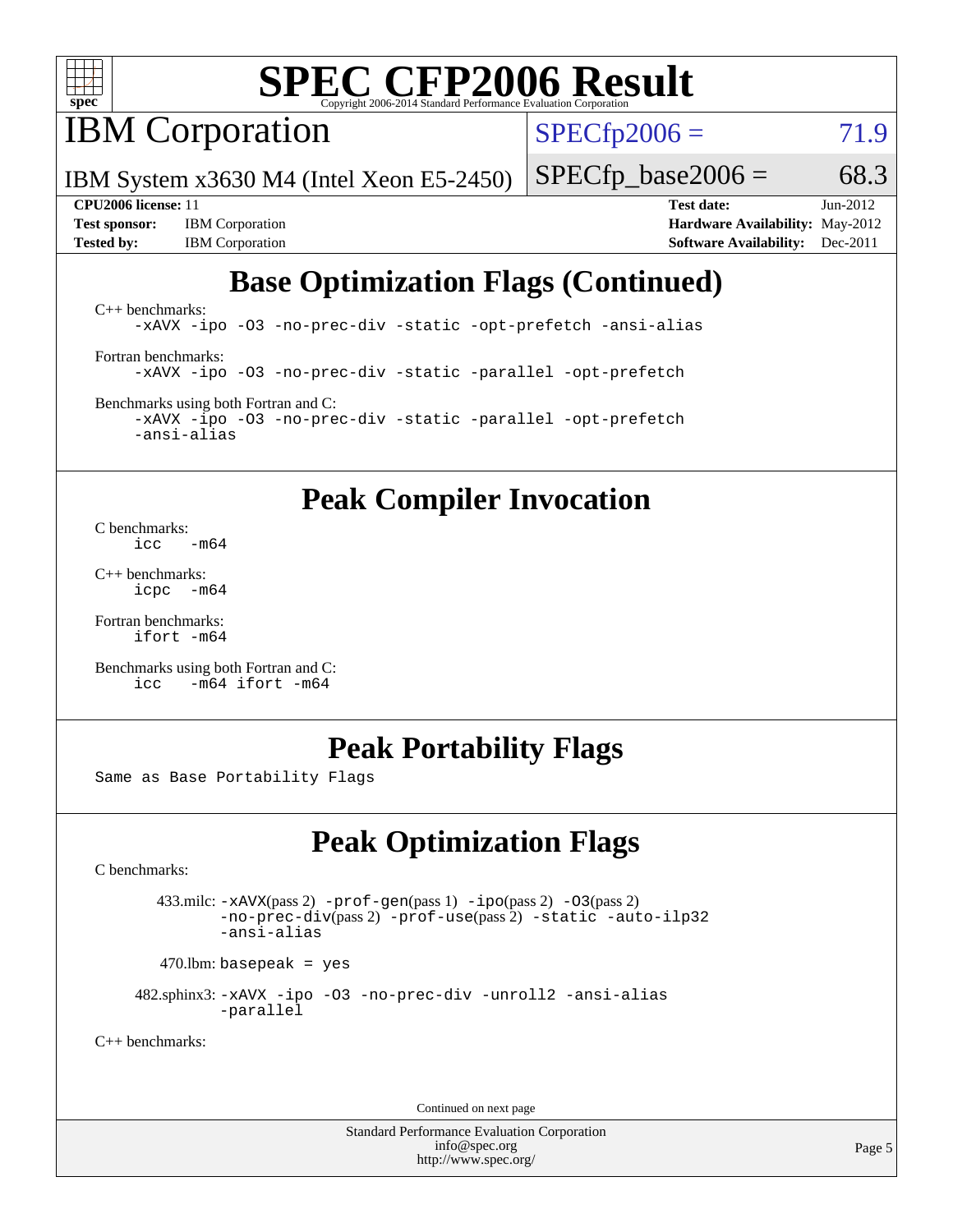

IBM Corporation

 $SPECTp2006 = 71.9$ 

IBM System x3630 M4 (Intel Xeon E5-2450)

 $SPECTp\_base2006 = 68.3$ 

**[Tested by:](http://www.spec.org/auto/cpu2006/Docs/result-fields.html#Testedby)** IBM Corporation **[Software Availability:](http://www.spec.org/auto/cpu2006/Docs/result-fields.html#SoftwareAvailability)** Dec-2011

**[CPU2006 license:](http://www.spec.org/auto/cpu2006/Docs/result-fields.html#CPU2006license)** 11 **[Test date:](http://www.spec.org/auto/cpu2006/Docs/result-fields.html#Testdate)** Jun-2012 **[Test sponsor:](http://www.spec.org/auto/cpu2006/Docs/result-fields.html#Testsponsor)** IBM Corporation **[Hardware Availability:](http://www.spec.org/auto/cpu2006/Docs/result-fields.html#HardwareAvailability)** May-2012

### **[Peak Optimization Flags \(Continued\)](http://www.spec.org/auto/cpu2006/Docs/result-fields.html#PeakOptimizationFlags)**

 444.namd: [-xAVX](http://www.spec.org/cpu2006/results/res2012q3/cpu2006-20120710-23562.flags.html#user_peakPASS2_CXXFLAGSPASS2_LDFLAGS444_namd_f-xAVX)(pass 2) [-prof-gen](http://www.spec.org/cpu2006/results/res2012q3/cpu2006-20120710-23562.flags.html#user_peakPASS1_CXXFLAGSPASS1_LDFLAGS444_namd_prof_gen_e43856698f6ca7b7e442dfd80e94a8fc)(pass 1) [-ipo](http://www.spec.org/cpu2006/results/res2012q3/cpu2006-20120710-23562.flags.html#user_peakPASS2_CXXFLAGSPASS2_LDFLAGS444_namd_f-ipo)(pass 2) [-O3](http://www.spec.org/cpu2006/results/res2012q3/cpu2006-20120710-23562.flags.html#user_peakPASS2_CXXFLAGSPASS2_LDFLAGS444_namd_f-O3)(pass 2) [-no-prec-div](http://www.spec.org/cpu2006/results/res2012q3/cpu2006-20120710-23562.flags.html#user_peakPASS2_CXXFLAGSPASS2_LDFLAGS444_namd_f-no-prec-div)(pass 2) [-prof-use](http://www.spec.org/cpu2006/results/res2012q3/cpu2006-20120710-23562.flags.html#user_peakPASS2_CXXFLAGSPASS2_LDFLAGS444_namd_prof_use_bccf7792157ff70d64e32fe3e1250b55)(pass 2) [-fno-alias](http://www.spec.org/cpu2006/results/res2012q3/cpu2006-20120710-23562.flags.html#user_peakCXXOPTIMIZEOPTIMIZE444_namd_f-no-alias_694e77f6c5a51e658e82ccff53a9e63a) [-auto-ilp32](http://www.spec.org/cpu2006/results/res2012q3/cpu2006-20120710-23562.flags.html#user_peakCXXOPTIMIZE444_namd_f-auto-ilp32) 447.dealII: basepeak = yes 450.soplex: basepeak = yes 453.povray: [-xAVX](http://www.spec.org/cpu2006/results/res2012q3/cpu2006-20120710-23562.flags.html#user_peakPASS2_CXXFLAGSPASS2_LDFLAGS453_povray_f-xAVX)(pass 2) [-prof-gen](http://www.spec.org/cpu2006/results/res2012q3/cpu2006-20120710-23562.flags.html#user_peakPASS1_CXXFLAGSPASS1_LDFLAGS453_povray_prof_gen_e43856698f6ca7b7e442dfd80e94a8fc)(pass 1) [-ipo](http://www.spec.org/cpu2006/results/res2012q3/cpu2006-20120710-23562.flags.html#user_peakPASS2_CXXFLAGSPASS2_LDFLAGS453_povray_f-ipo)(pass 2) [-O3](http://www.spec.org/cpu2006/results/res2012q3/cpu2006-20120710-23562.flags.html#user_peakPASS2_CXXFLAGSPASS2_LDFLAGS453_povray_f-O3)(pass 2) [-no-prec-div](http://www.spec.org/cpu2006/results/res2012q3/cpu2006-20120710-23562.flags.html#user_peakPASS2_CXXFLAGSPASS2_LDFLAGS453_povray_f-no-prec-div)(pass 2) [-prof-use](http://www.spec.org/cpu2006/results/res2012q3/cpu2006-20120710-23562.flags.html#user_peakPASS2_CXXFLAGSPASS2_LDFLAGS453_povray_prof_use_bccf7792157ff70d64e32fe3e1250b55)(pass 2) [-unroll4](http://www.spec.org/cpu2006/results/res2012q3/cpu2006-20120710-23562.flags.html#user_peakCXXOPTIMIZE453_povray_f-unroll_4e5e4ed65b7fd20bdcd365bec371b81f) [-ansi-alias](http://www.spec.org/cpu2006/results/res2012q3/cpu2006-20120710-23562.flags.html#user_peakCXXOPTIMIZE453_povray_f-ansi-alias) [Fortran benchmarks](http://www.spec.org/auto/cpu2006/Docs/result-fields.html#Fortranbenchmarks): 410.bwaves: [-xAVX](http://www.spec.org/cpu2006/results/res2012q3/cpu2006-20120710-23562.flags.html#user_peakOPTIMIZE410_bwaves_f-xAVX) [-ipo](http://www.spec.org/cpu2006/results/res2012q3/cpu2006-20120710-23562.flags.html#user_peakOPTIMIZE410_bwaves_f-ipo) [-O3](http://www.spec.org/cpu2006/results/res2012q3/cpu2006-20120710-23562.flags.html#user_peakOPTIMIZE410_bwaves_f-O3) [-no-prec-div](http://www.spec.org/cpu2006/results/res2012q3/cpu2006-20120710-23562.flags.html#user_peakOPTIMIZE410_bwaves_f-no-prec-div) [-opt-prefetch](http://www.spec.org/cpu2006/results/res2012q3/cpu2006-20120710-23562.flags.html#user_peakOPTIMIZE410_bwaves_f-opt-prefetch) [-parallel](http://www.spec.org/cpu2006/results/res2012q3/cpu2006-20120710-23562.flags.html#user_peakOPTIMIZE410_bwaves_f-parallel) [-static](http://www.spec.org/cpu2006/results/res2012q3/cpu2006-20120710-23562.flags.html#user_peakOPTIMIZE410_bwaves_f-static) 416.gamess: [-xAVX](http://www.spec.org/cpu2006/results/res2012q3/cpu2006-20120710-23562.flags.html#user_peakPASS2_FFLAGSPASS2_LDFLAGS416_gamess_f-xAVX)(pass 2) [-prof-gen](http://www.spec.org/cpu2006/results/res2012q3/cpu2006-20120710-23562.flags.html#user_peakPASS1_FFLAGSPASS1_LDFLAGS416_gamess_prof_gen_e43856698f6ca7b7e442dfd80e94a8fc)(pass 1) [-ipo](http://www.spec.org/cpu2006/results/res2012q3/cpu2006-20120710-23562.flags.html#user_peakPASS2_FFLAGSPASS2_LDFLAGS416_gamess_f-ipo)(pass 2) [-O3](http://www.spec.org/cpu2006/results/res2012q3/cpu2006-20120710-23562.flags.html#user_peakPASS2_FFLAGSPASS2_LDFLAGS416_gamess_f-O3)(pass 2) [-no-prec-div](http://www.spec.org/cpu2006/results/res2012q3/cpu2006-20120710-23562.flags.html#user_peakPASS2_FFLAGSPASS2_LDFLAGS416_gamess_f-no-prec-div)(pass 2) [-prof-use](http://www.spec.org/cpu2006/results/res2012q3/cpu2006-20120710-23562.flags.html#user_peakPASS2_FFLAGSPASS2_LDFLAGS416_gamess_prof_use_bccf7792157ff70d64e32fe3e1250b55)(pass 2) [-unroll2](http://www.spec.org/cpu2006/results/res2012q3/cpu2006-20120710-23562.flags.html#user_peakOPTIMIZE416_gamess_f-unroll_784dae83bebfb236979b41d2422d7ec2) [-inline-level=0](http://www.spec.org/cpu2006/results/res2012q3/cpu2006-20120710-23562.flags.html#user_peakOPTIMIZE416_gamess_f-inline-level_318d07a09274ad25e8d15dbfaa68ba50) [-scalar-rep-](http://www.spec.org/cpu2006/results/res2012q3/cpu2006-20120710-23562.flags.html#user_peakOPTIMIZE416_gamess_f-disablescalarrep_abbcad04450fb118e4809c81d83c8a1d) [-static](http://www.spec.org/cpu2006/results/res2012q3/cpu2006-20120710-23562.flags.html#user_peakOPTIMIZE416_gamess_f-static) 434.zeusmp: basepeak = yes 437.leslie3d: basepeak = yes 459.GemsFDTD: [-xAVX](http://www.spec.org/cpu2006/results/res2012q3/cpu2006-20120710-23562.flags.html#user_peakPASS2_FFLAGSPASS2_LDFLAGS459_GemsFDTD_f-xAVX)(pass 2) [-prof-gen](http://www.spec.org/cpu2006/results/res2012q3/cpu2006-20120710-23562.flags.html#user_peakPASS1_FFLAGSPASS1_LDFLAGS459_GemsFDTD_prof_gen_e43856698f6ca7b7e442dfd80e94a8fc)(pass 1) [-ipo](http://www.spec.org/cpu2006/results/res2012q3/cpu2006-20120710-23562.flags.html#user_peakPASS2_FFLAGSPASS2_LDFLAGS459_GemsFDTD_f-ipo)(pass 2) [-O3](http://www.spec.org/cpu2006/results/res2012q3/cpu2006-20120710-23562.flags.html#user_peakPASS2_FFLAGSPASS2_LDFLAGS459_GemsFDTD_f-O3)(pass 2) [-no-prec-div](http://www.spec.org/cpu2006/results/res2012q3/cpu2006-20120710-23562.flags.html#user_peakPASS2_FFLAGSPASS2_LDFLAGS459_GemsFDTD_f-no-prec-div)(pass 2) [-prof-use](http://www.spec.org/cpu2006/results/res2012q3/cpu2006-20120710-23562.flags.html#user_peakPASS2_FFLAGSPASS2_LDFLAGS459_GemsFDTD_prof_use_bccf7792157ff70d64e32fe3e1250b55)(pass 2) [-unroll2](http://www.spec.org/cpu2006/results/res2012q3/cpu2006-20120710-23562.flags.html#user_peakOPTIMIZE459_GemsFDTD_f-unroll_784dae83bebfb236979b41d2422d7ec2) [-inline-level=0](http://www.spec.org/cpu2006/results/res2012q3/cpu2006-20120710-23562.flags.html#user_peakOPTIMIZE459_GemsFDTD_f-inline-level_318d07a09274ad25e8d15dbfaa68ba50) [-opt-prefetch](http://www.spec.org/cpu2006/results/res2012q3/cpu2006-20120710-23562.flags.html#user_peakOPTIMIZE459_GemsFDTD_f-opt-prefetch) [-parallel](http://www.spec.org/cpu2006/results/res2012q3/cpu2006-20120710-23562.flags.html#user_peakOPTIMIZE459_GemsFDTD_f-parallel) 465.tonto: [-xAVX](http://www.spec.org/cpu2006/results/res2012q3/cpu2006-20120710-23562.flags.html#user_peakPASS2_FFLAGSPASS2_LDFLAGS465_tonto_f-xAVX)(pass 2) [-prof-gen](http://www.spec.org/cpu2006/results/res2012q3/cpu2006-20120710-23562.flags.html#user_peakPASS1_FFLAGSPASS1_LDFLAGS465_tonto_prof_gen_e43856698f6ca7b7e442dfd80e94a8fc)(pass 1) [-ipo](http://www.spec.org/cpu2006/results/res2012q3/cpu2006-20120710-23562.flags.html#user_peakPASS2_FFLAGSPASS2_LDFLAGS465_tonto_f-ipo)(pass 2) [-O3](http://www.spec.org/cpu2006/results/res2012q3/cpu2006-20120710-23562.flags.html#user_peakPASS2_FFLAGSPASS2_LDFLAGS465_tonto_f-O3)(pass 2) [-no-prec-div](http://www.spec.org/cpu2006/results/res2012q3/cpu2006-20120710-23562.flags.html#user_peakPASS2_FFLAGSPASS2_LDFLAGS465_tonto_f-no-prec-div)(pass 2) [-prof-use](http://www.spec.org/cpu2006/results/res2012q3/cpu2006-20120710-23562.flags.html#user_peakPASS2_FFLAGSPASS2_LDFLAGS465_tonto_prof_use_bccf7792157ff70d64e32fe3e1250b55)(pass 2) [-inline-calloc](http://www.spec.org/cpu2006/results/res2012q3/cpu2006-20120710-23562.flags.html#user_peakOPTIMIZE465_tonto_f-inline-calloc) [-opt-malloc-options=3](http://www.spec.org/cpu2006/results/res2012q3/cpu2006-20120710-23562.flags.html#user_peakOPTIMIZE465_tonto_f-opt-malloc-options_13ab9b803cf986b4ee62f0a5998c2238) [-auto](http://www.spec.org/cpu2006/results/res2012q3/cpu2006-20120710-23562.flags.html#user_peakOPTIMIZE465_tonto_f-auto) [-unroll4](http://www.spec.org/cpu2006/results/res2012q3/cpu2006-20120710-23562.flags.html#user_peakOPTIMIZE465_tonto_f-unroll_4e5e4ed65b7fd20bdcd365bec371b81f) [Benchmarks using both Fortran and C](http://www.spec.org/auto/cpu2006/Docs/result-fields.html#BenchmarksusingbothFortranandC): 435.gromacs: basepeak = yes  $436$ .cactusADM: basepeak = yes 454.calculix: [-xAVX](http://www.spec.org/cpu2006/results/res2012q3/cpu2006-20120710-23562.flags.html#user_peakOPTIMIZE454_calculix_f-xAVX) [-ipo](http://www.spec.org/cpu2006/results/res2012q3/cpu2006-20120710-23562.flags.html#user_peakOPTIMIZE454_calculix_f-ipo) [-O3](http://www.spec.org/cpu2006/results/res2012q3/cpu2006-20120710-23562.flags.html#user_peakOPTIMIZE454_calculix_f-O3) [-no-prec-div](http://www.spec.org/cpu2006/results/res2012q3/cpu2006-20120710-23562.flags.html#user_peakOPTIMIZE454_calculix_f-no-prec-div) [-auto-ilp32](http://www.spec.org/cpu2006/results/res2012q3/cpu2006-20120710-23562.flags.html#user_peakCOPTIMIZE454_calculix_f-auto-ilp32) [-ansi-alias](http://www.spec.org/cpu2006/results/res2012q3/cpu2006-20120710-23562.flags.html#user_peakCOPTIMIZE454_calculix_f-ansi-alias) 481.wrf: basepeak = yes The flags files that were used to format this result can be browsed at <http://www.spec.org/cpu2006/flags/Intel-ic12.1-official-linux64.20111122.html> <http://www.spec.org/cpu2006/flags/IBM-Platform-Flags-V1.2-SNB-C.html> You can also download the XML flags sources by saving the following links: <http://www.spec.org/cpu2006/flags/Intel-ic12.1-official-linux64.20111122.xml> <http://www.spec.org/cpu2006/flags/IBM-Platform-Flags-V1.2-SNB-C.xml>